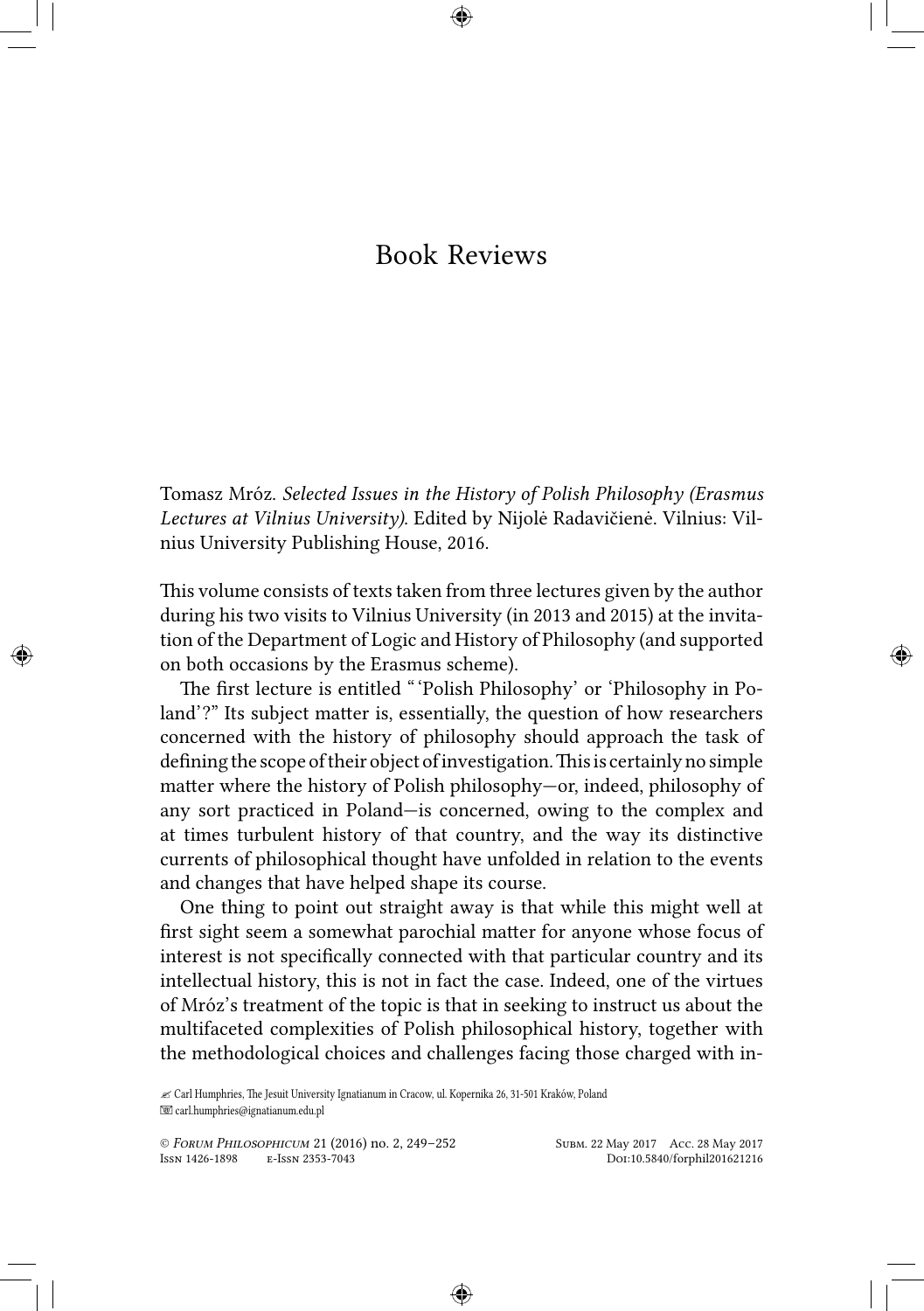vestigating it, he makes clear why this is worthy of our attention in terms that have a wider philosophico-historical resonance.

*Polish* philosophy is, without doubt, closely intertwined with the historico-political developments of that country, and as such cannot be properly appreciated without due attention to the wider socio-cultural issues in play at various historical junctures in that part of the world. Equally, though, philosophy as practiced *in Poland* can in many respects only be characterized in a non-superficial way if one is willing to recognize its underlying theoretical consistencies as these pertain to its distinctive thematic concerns and intellectual proclivities. Hence one must also grant it an identity as a tradition that has persisted and flourished to some extent independently of the (historically shifting) politico-geographical boundaries associated with the fate of the Polish nation-state.

Mróz perspicuously charts the discourse internal to both Polish and Poland-related philosophico-historical research as these relate to how, exactly, this dual-aspected character is to be addressed. In this regard, he offers a balanced and well considered account of the competing voices that have emerged over the course of the last century or so. The role played by invocations of the notion of a "philosophical culture" as a reference point for such investigations (e.g., in the work of Barbara Skarga) is of particular interest, pointing as it does to the general need for an understanding of the intertwining of philosophical ideas with the values and orientations operative in actual everyday life in the wider social community that, at any given point in time, philosophers themselves are obliged to inhabit. One can easily imagine the historical treatment of other areas of philosophy benefiting from the sort of observations offered and perceptively explored here.

The subject of Mróz's second lecture is "Plato's Reception in Polish Philosophy (1800–1950)." The author divides the topic into three areas: firstly, the passive reception of his thought that we may encounter in nineteenth century Kantian, Hegelian, and neo-Kantian currents; secondly, the evaluative stances taken up towards him by proponents of these directions; and thirdly, the attempts made to integrate elements of Plato's thinking directly into Polish philosophy. Mróz sets forth the thesis that for the key phases of the period under consideration, no common Polish interpretation of Plato as a thinker existed. While registering the importance of Plato for Polish Catholic philosophy, he also considers Tatarkiewicz's role in assimilating—but also distancing the Polish reception of Plato from—the approach of the Marburg neo-Kantians, and he highlights the extent to which, in the late nineteenth century, the distinctive focus of that recep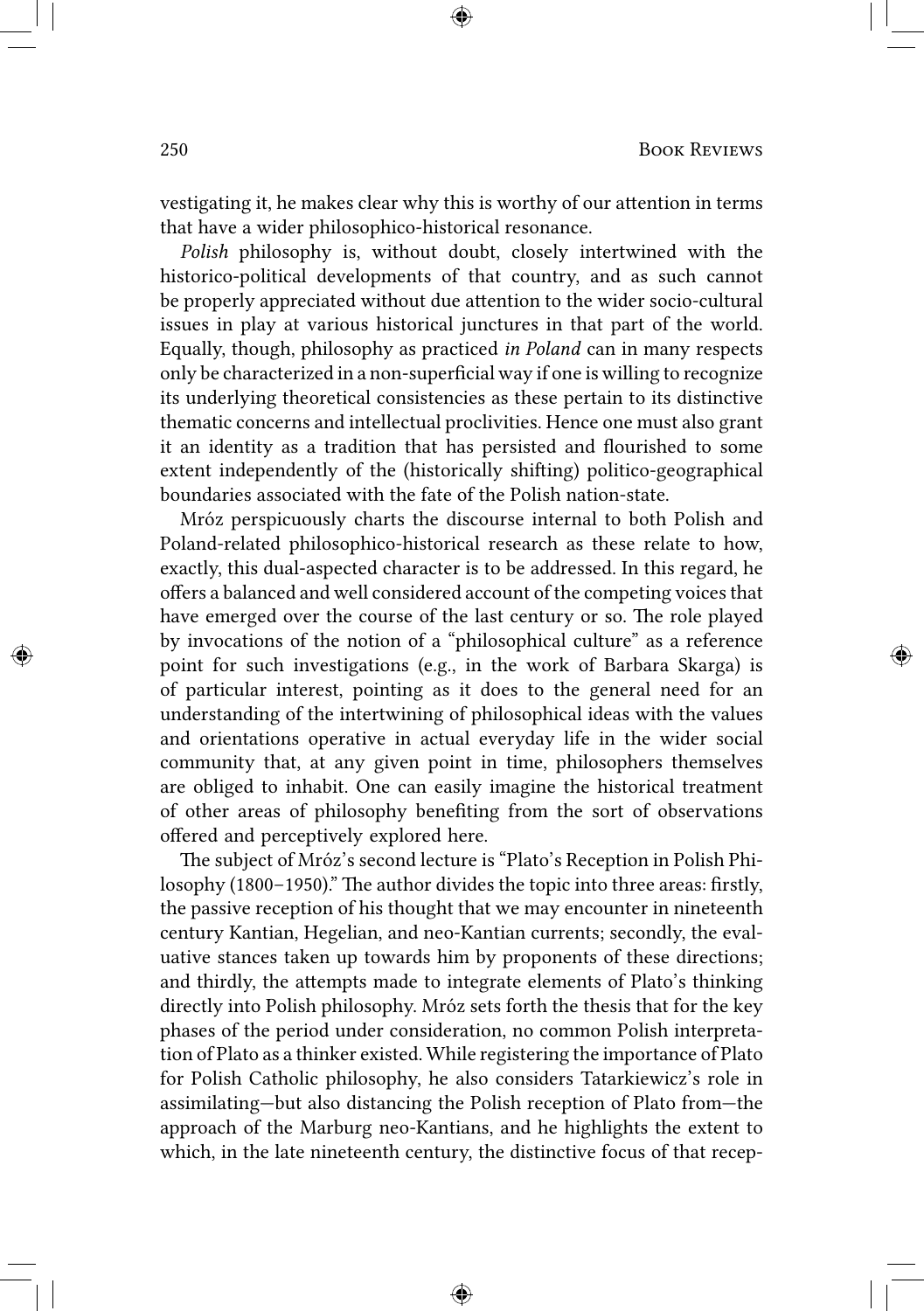tion came, unsurprisingly, to be on ethical and political issues raised by the Greek philosopher's writings.

The author offers a fairly detailed account of the different approaches adopted by successive Polish philosophers engaged with Plato, from Pawlicki, through Lutosławski and Lisiecki, to Witwicki. It covers not only specialized issues, such as disputes about the chronology of the Dialogues, but also broader ones—most notably, the widely varying reception given to Plato in the light of the dramatic political developments affecting Poland in the years of the Second World War and its Stalinist aftermath. The fact that one and the same historical figure, the "father of Western philosophy," could be regarded as offering a spiritual remedy to the ills of the twentieth century (Lutosławski), and be considered in some measure culpable with respect to his putative role in fostering the emergence of such totalitarian political systems as soviet-style communism (Witwicki), only testifies to the intensely dynamic nature of the politico-intellectual milieu in which this process of reception unfolded.

One feature possibly to be regretted here, I would say, is the lack of attention paid to the significance of Platonism for the thought of Roman Ingarden. Given the latter's significance within and beyond Poland as a major figure of the phenomenological movement whose ideas continue to prove influential and controversial both in so-called "continental" philosophy and in the Anglophone sphere (especially as regards analytical aesthetics, the ontology of artworks, etc.), this reader would have hoped to learn more about how the wider conditions obtaining for Plato's reception in Poland may have specifically shaped Ingarden's own particular exposure to, and adoption of, the Platonist tradition in ontology. (Outside of the bibliography, this philosopher receives only a single passing mention in the course of the lectures.) It must nevertheless also be conceded that the precise topic of the lecture is Plato's reception rather than the extent of his influence. That does make the omission reasonable, given that Ingarden was not specifically involved in contributing to the former during the time-frame under consideration.

The third and final lecture in the volume is concerned with "Wincenty Lutosławski's Vilnius Period (1919–1931)." Lutosławski emerges from Mróz's portrait as a striking and provocative personality (an opinion evidently shared by many of his philosophical contemporaries) who, though highly respected for his academic achievements, found himself in a largely alien intellectual milieu owing to the shift in early twentieth century Polish philosophy away from the strains of national Messianism, Romanticism, and Catholicism that he himself stood for and towards the